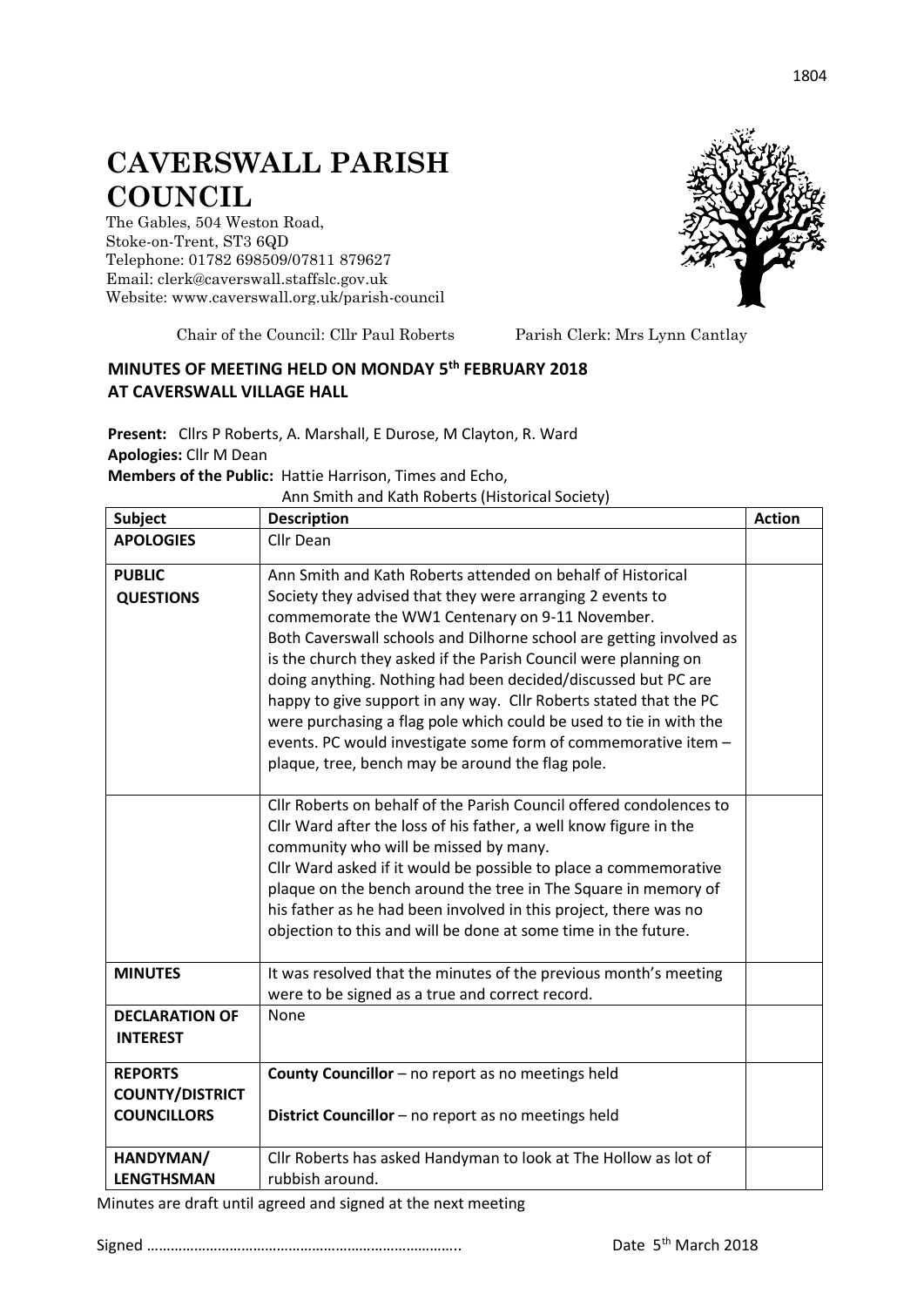| <b>Subject</b>         | <b>Description</b>                                                                                                              | <b>Action</b> |
|------------------------|---------------------------------------------------------------------------------------------------------------------------------|---------------|
|                        |                                                                                                                                 |               |
| <b>MATTERS ARISING</b> | <b>HIGHWAYS ISSUES:</b>                                                                                                         |               |
| <b>FROM PREVIOUS</b>   | 15/18-Grids and Drains - no report                                                                                              |               |
| <b>MEETINGS</b>        | 16/18-Footpaths-no report                                                                                                       |               |
|                        | 17/18 - Village Signs - Caverswall                                                                                              |               |
|                        | (3/18, 160/17. 141/17, 126/17, 114/17, 101/17, 83/17)                                                                           |               |
|                        | Still waiting for reply from Mr Rushton                                                                                         |               |
|                        | 18/18 Defibrillator - Locations/Installation                                                                                    |               |
|                        | (5/18, 5/18, 162/17, 143/17, 128/17, 116/17, 103/17, 87/17)                                                                     |               |
|                        | Clerk had been to the kennels at The Common, but owners were                                                                    | Clerk         |
|                        | not there at the time she will go again and if no contact then will<br>send a letter.                                           |               |
|                        | 19/18- Flag pole for the village                                                                                                |               |
|                        | (6/18, 162/17, 145/17, 130/17, 118/17, 105/17, 89/17)                                                                           |               |
|                        | Awaiting on company re fitting costs before sorting.                                                                            |               |
|                        | 20/18 - Memorial Oak tree on Playing Field                                                                                      |               |
|                        | (8/18, 166/17, 156/17)                                                                                                          |               |
|                        | Cllr Roberts will also chase up.                                                                                                | PR            |
|                        | 21/18 - The Dams / School Lane                                                                                                  |               |
|                        | A. Hedge cutting along the Dams and School Lane cutting                                                                         |               |
|                        | (9/18)                                                                                                                          |               |
|                        | The hedge belonging to Mr & Mrs Bunn has been cut back however                                                                  |               |
|                        | no response has been received from Robin MacDonald, who was                                                                     |               |
|                        | emailed on 8 <sup>th</sup> January asking him to cut back the hedges along the                                                  |               |
|                        | Dams. Several requested have been made to Mr MacDonald over                                                                     |               |
|                        | the past 2 years or so therefore Clerk to write again and state must                                                            | Clerk         |
|                        | be done by end of February otherwise Parish Council will arrange                                                                |               |
|                        | for this to be done, however Mr MacDonald would be liable for the                                                               |               |
|                        | costs involved in cutting the hedge and clearing away the debris.                                                               |               |
|                        | B. The Dams - Fencing in hedge - playing field                                                                                  |               |
|                        | This to be done but awaiting better weather.                                                                                    |               |
|                        | 22/18 - Auctioneers Arms                                                                                                        |               |
|                        | Refurbishment is on-going and doing very well, lots been done -                                                                 |               |
|                        | redecorated and plastered, wall down to open up bar area. The                                                                   |               |
|                        | spirits are very high with all involved. Some new investors have                                                                |               |
|                        | come forward.                                                                                                                   |               |
|                        | 23/18 - Speeding vehicles in Caverswall                                                                                         |               |
|                        | (13/18)                                                                                                                         |               |
|                        | Cllr Marshall advised that a few people had suggested having a                                                                  |               |
|                        | couple of pelican crossings in the village to help alleviate the<br>speeding problem C Cllr Ward said that this would be highly | <b>RW</b>     |
|                        | unlikely because of costs but he will ask the question at County.                                                               |               |
|                        | 24/18 - 7.5-ton restriction or Not suitable from HGV signs -                                                                    |               |
|                        | <b>Catchums Corner area</b>                                                                                                     |               |
|                        | (14/18)                                                                                                                         |               |
|                        | Clerk apologised but she had omitted to send email to Highways                                                                  | Clerk         |
|                        | she will do this tomorrow.                                                                                                      |               |
|                        | <b>Unresolved Items: none</b>                                                                                                   |               |
|                        |                                                                                                                                 |               |

Minutes are draft until agreed and signed at the next meeting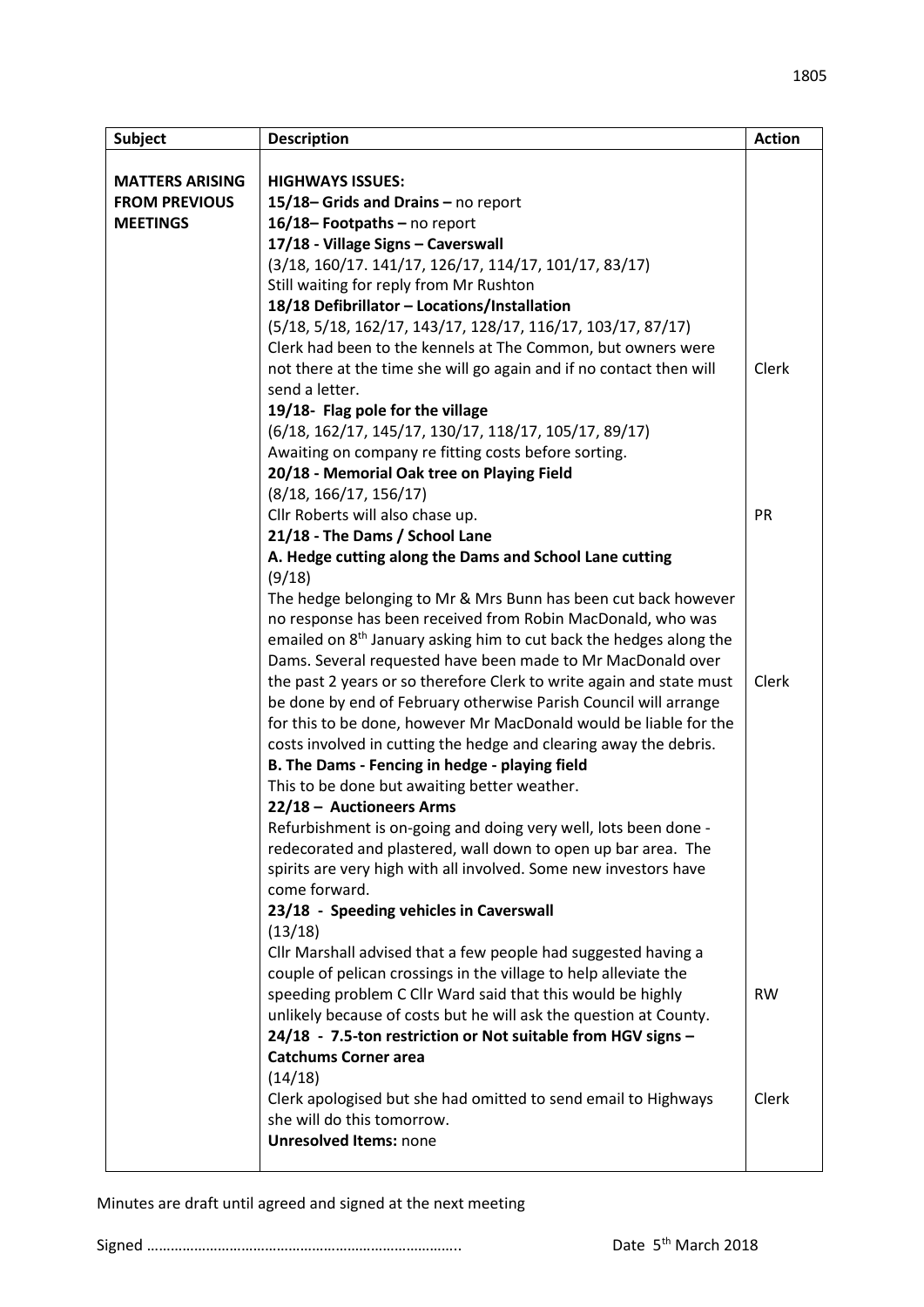| Subject               | <b>Description</b>                                                                                      |                                                                                                                                  |       |  |  |
|-----------------------|---------------------------------------------------------------------------------------------------------|----------------------------------------------------------------------------------------------------------------------------------|-------|--|--|
| <b>CORRESPONDENCE</b> | <b>TSB</b>                                                                                              | <b>Bank Statement</b>                                                                                                            |       |  |  |
|                       | <b>Comm Councils</b>                                                                                    | Best Kept Village 2018 information                                                                                               |       |  |  |
|                       | <b>HMRC</b>                                                                                             | Re PAYE Electronic payments                                                                                                      |       |  |  |
| <b>FINANCE,</b>       | 25/18- Accounts                                                                                         |                                                                                                                                  |       |  |  |
| <b>2017/18 AUDIT</b>  | Payments:                                                                                               |                                                                                                                                  |       |  |  |
| <b>INFORMATION,</b>   | The following accounts were approved for payment: -                                                     |                                                                                                                                  |       |  |  |
| 2018/19 PRECEPT       | Mrs L Cantlay - Clerk Salary and Expenses - February<br>£215.00 *                                       |                                                                                                                                  |       |  |  |
|                       | Town & Country Services - January invoice<br>£96.00                                                     |                                                                                                                                  |       |  |  |
|                       | TOTAL PAYMENTS THIS MONTH - £311.00                                                                     |                                                                                                                                  |       |  |  |
|                       | - indicates payments to be made via Internet Banking Faster                                             |                                                                                                                                  |       |  |  |
|                       | Payment, approved at meeting.                                                                           |                                                                                                                                  |       |  |  |
|                       | Transfer: none required                                                                                 |                                                                                                                                  |       |  |  |
|                       | <b>Receipts:</b>                                                                                        |                                                                                                                                  |       |  |  |
|                       | Bank Interest (both accounts $-11$ Jan) $-$ £0.90<br>SCC - C. Cllr Community Fund (flag pole) - £400.00 |                                                                                                                                  |       |  |  |
|                       | Total Receipts - £400.90                                                                                |                                                                                                                                  |       |  |  |
|                       | Bank Accounts (after any payment or receipts made):                                                     |                                                                                                                                  |       |  |  |
|                       | Current Account - £305.60                                                                               |                                                                                                                                  |       |  |  |
|                       | Instant Access Account - £10,204.40                                                                     |                                                                                                                                  |       |  |  |
|                       | Contingency Account - £12,114.39                                                                        |                                                                                                                                  |       |  |  |
|                       |                                                                                                         |                                                                                                                                  |       |  |  |
|                       | 26/18                                                                                                   |                                                                                                                                  |       |  |  |
| <b>PLANNING</b>       | <b>Applications:</b>                                                                                    |                                                                                                                                  |       |  |  |
| <b>MATTERS</b>        | SMD/2018/0003 - Gravel Bank Farm, Caverswall Common Lane -                                              |                                                                                                                                  |       |  |  |
|                       | Outline permission with all matters reserved for redevelopment of                                       |                                                                                                                                  |       |  |  |
|                       |                                                                                                         | commercial nursery/garden centre involving demolition and                                                                        |       |  |  |
|                       |                                                                                                         | removal of all buildings on site and erection of dwellings - NO<br>OBJECTION, make comment that we can't see any change to first | Clerk |  |  |
|                       | application.                                                                                            |                                                                                                                                  |       |  |  |
|                       |                                                                                                         |                                                                                                                                  |       |  |  |
|                       | Clerk to send extra comment re SMD/2017/0453 - Hardiwick Farm                                           |                                                                                                                                  |       |  |  |
|                       | to state that the property is a Grade II listed building and therefore                                  |                                                                                                                                  |       |  |  |
|                       |                                                                                                         | consideration should be given to any changed to buildings or the                                                                 |       |  |  |
|                       |                                                                                                         | land that lie within the curtilage of the property, which was                                                                    |       |  |  |
|                       | omitted from out previous comments.                                                                     |                                                                                                                                  |       |  |  |
|                       |                                                                                                         |                                                                                                                                  |       |  |  |
|                       | Decisions-                                                                                              |                                                                                                                                  |       |  |  |
|                       |                                                                                                         | SMD/2017/0742 - St Filumenas School - APPROVED<br>SMD/2017/0535 - The White House, Blythe Bridge Rd - APPROVED                   |       |  |  |
|                       | <b>Appeals: None</b>                                                                                    |                                                                                                                                  |       |  |  |
|                       | <b>Enforcement Matters: None</b>                                                                        |                                                                                                                                  |       |  |  |
|                       |                                                                                                         |                                                                                                                                  |       |  |  |
|                       |                                                                                                         |                                                                                                                                  |       |  |  |
| <b>NEW BUSINESS</b>   | 27/18 WW1 Centenary                                                                                     |                                                                                                                                  |       |  |  |
|                       |                                                                                                         | It was asked if anyone was aware if the residents in The Square                                                                  |       |  |  |
|                       |                                                                                                         | were proposing to decorate to the commemorations as they do on                                                                   |       |  |  |
|                       |                                                                                                         | many occasions, Cllr Durose to speak to them and report back at                                                                  | ED.   |  |  |
|                       | next meeting.                                                                                           |                                                                                                                                  |       |  |  |
|                       |                                                                                                         |                                                                                                                                  |       |  |  |

1806

Minutes are draft until agreed and signed at the next meeting